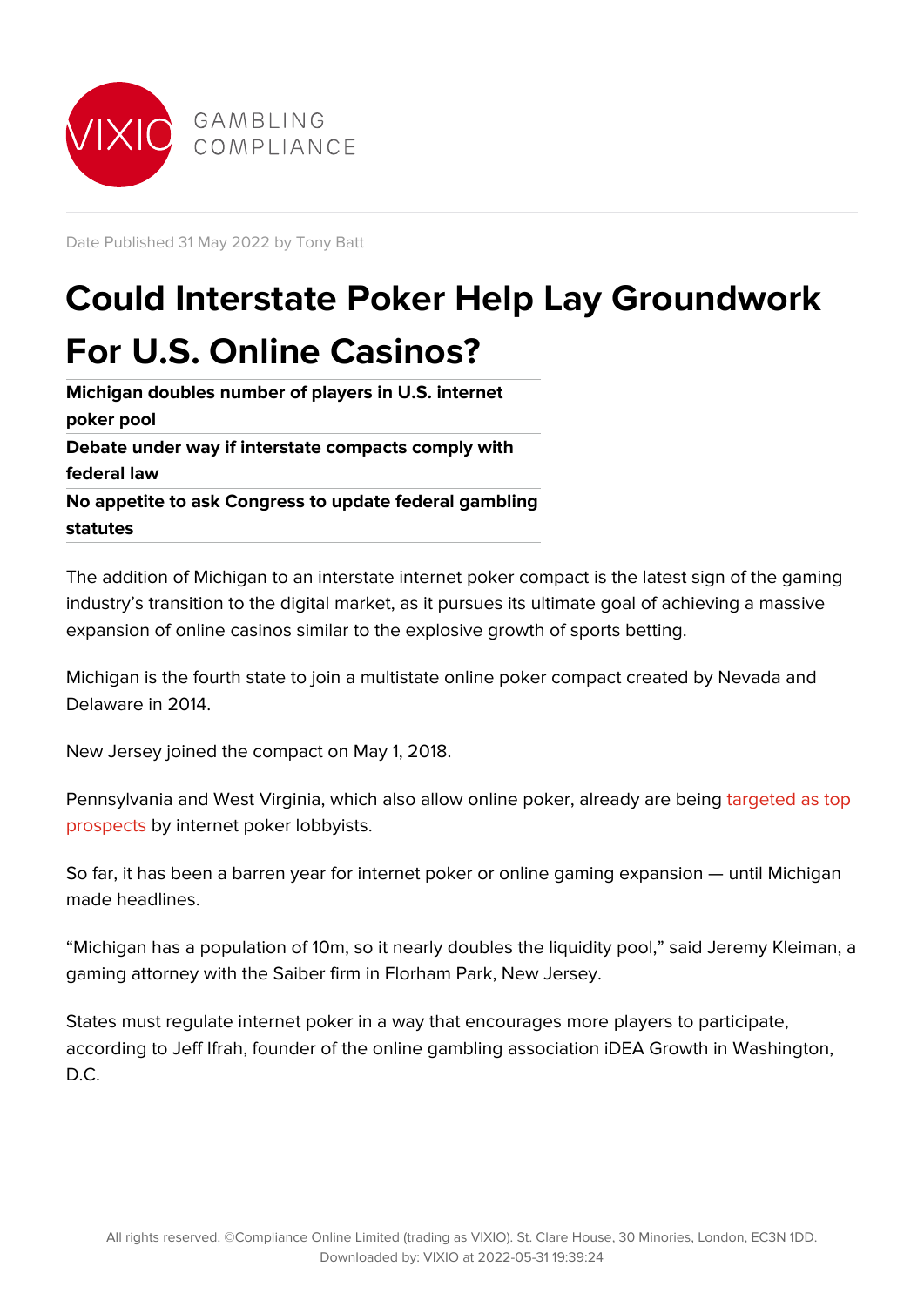"There is still a huge unregulated poker operation in the U.S., and we need as many tools as possible to combat that," Ifrah said.

After being crippled by [Black Friday](https://gc.vixio.com/insights-analysis/black-friday-and-historic-decade-it-has-wrought) on April 15, 2011, when the U.S. Department of Justice shut down its illegal offshore websites, internet poker is now a relatively small part of the gaming industry's digital portfolio, which also includes online casino games in six states and mobile sports betting in more than 20.

Still, a reasonable argument can be made that online poker and internet gaming are inextricably linked.

"I think they're always going to be a package deal," said John Pappas, former president of the Poker Players Alliance and the current CEO of Corridor Consulting.

"I wish we could see internet poker as a standalone bill in a lot of states, but quite frankly, I don't think the industry is prepared to support internet poker as a standalone because it is a very lowmargin business," Pappas said.

"Low-margin" also is one of the most common descriptions of sports betting.

But the conventional mindset in the gaming industry is that sports gambling combined with internet poker could lay the groundwork for the real goldmine: internet casinos.

Perhaps even more significantly, the compact model is being discussed as a means to work around troublesome federal statutes such as the U.S. Wire Act of 1961, the Indian Gaming Regulatory Act of 1988 (IGRA) and the Unlawful Internet Gambling Enforcement Act (UIGEA) of 2006.

Reluctant to lobby Congress for changes in these antiquated federal laws because of the consequences that might follow, the gaming industry is exploring interstate compacts as a possible solution.

"I think it's a legal way of conducting (gambling) in a way that is compliant with the Wire Act and UIGEA," Pappas said.

"This is something that I think… iGaming casino(s) particularly — internet slots, progressive slots will be looking at as an opportunity."

The debate about the efficacy of interstate gambling compacts in complying with federal gambling restrictions may be just beginning.

"I don't know how important this type of interstate (poker) agreement is for other forms of